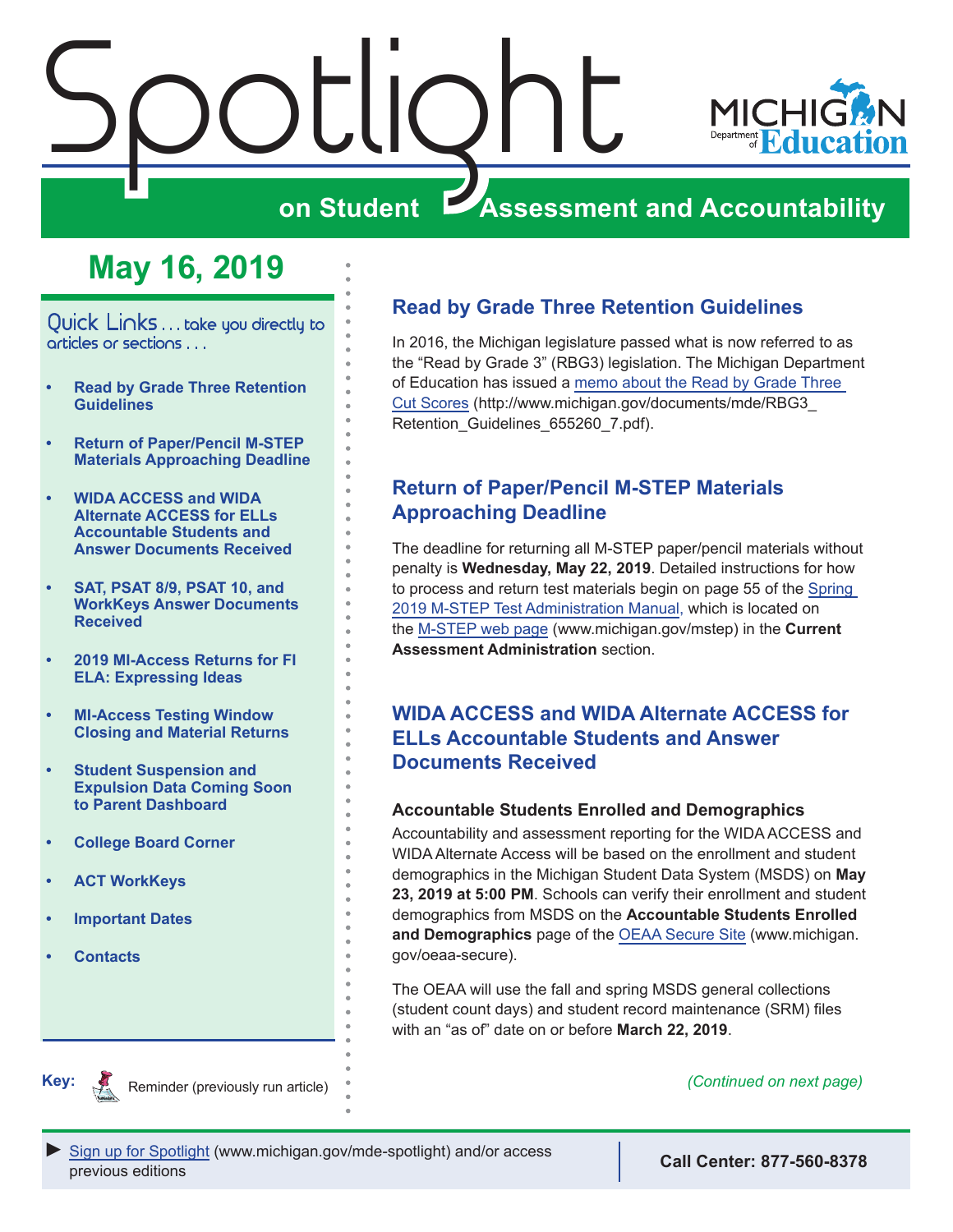<span id="page-1-0"></span>This is the last opportunity to update MSDS for assessment and accountability reporting for the WIDA ACCESS and WIDA Alternate ACCESS for ELLs. Student enrollment and demographics cannot be changed or appealed after May 23, 2019.

### **Answer Documents Received and Not Tested**

From **May 17 through May 23, 2019 at 5:00 PM** schools can verify that paper/pencil answer documents and online submissions for the WIDA ACCESS and WIDA Alternate ACCESS for ELLs have been received by the scoring vendor along with other answer document data. It is important to verify answer documents received, submit issues, and submit reasons why students did not test in one or more domains directly on the [OEAA Secure Site](http://www.michigan.gov/oeaa-secure) (www. michigan.gov/oeaa-secure).

This is the only opportunity to submit answer document issues and not tested reasons before assessment and accountability reporting. Issues cannot be submitted or appealed after May 23, 2019.

You can find additional information in the original article from the [May 2, 2019 Spotlight](https://www.michigan.gov/documents/mde/Spotlight_5-2-19_654086_7.pdf).

### **SAT, PSAT 8/9, PSAT 10, and WorkKeys Answer Documents Received**

From **May 22 through May 29, 2019 at 5:00 PM**, schools can verify that answer documents for the SAT® with Essay, ACT® WorkKeys®, PSAT™ 8/9 (grades 8 and 9), and PSAT<sup>™</sup> 10 have been received by the scoring vendor along with other answer document data. It is important to verify answer documents received and submit issues directly on the [OEAA Secure Site](http://www.michigan.gov/oeaa-secure) (www.michigan.gov/oeaa-secure) on the **Answer Documents Received and Not Tested** page.

This is the only opportunity to submit answer document issues. Issues cannot be submitted or appealed after May 29, 2019.

Schools will submit reasons why a student did not test for SAT and PSAT 8/9 (grade 8 only) **June 10 – 17, 2019**, during the M-STEP and MI-Access answer document review. ACT WorkKeys and PSAT 8/9 for grade 9 and PSAT 10 are **not** currently included in accountability therefore Not Tested reasons will be **not** be collected.

You can find additional information in the original article from the [May 9, 2019 Spotlight.](https://www.michigan.gov/documents/mde/Spotlight_5-9-19_654743_7.pdf)

## **2019 MI-Access Returns for FI ELA: Expressing Ideas**

The Functional Independence (FI) Expressing Ideas (EI) assessment is administered exclusively as a paper/pencil test, which requires a manual scoring process. With the extension of this year's testing window, our window of time to get test results back to schools is shortened. For this reason, we are requesting schools return EI assessments as soon as possible.

It is not necessary to hold on to all completed MI-Access FI Expressing Ideas answer documents until the end of the testing window (May 31) while you are waiting for students to complete other tests or while waiting for students to complete other content areas being tested online. To facilitate an early return:

- Use one of the return FedEx air bills in your MI-Access return kit to return all completed Expressing Ideas answer documents before the remainder of the other content areas and other secure materials
- Order additional airbills in the [OEAA Secure Site](http://www.michigan.gov/oeaa-secure) (www.michigan.gov/oeaa-secure) from the **Additional Material Order** page as an ancillary material.

The early return of the EI answer documents will be helpful to the scoring process and will allow us to return student score data back to you in a timely fashion.

**Call Center: 877-560-8378** (select appropriate option) for assistance with assessment or accountability issues

May 16, 2019 [Quick Links](#page-0-0) / [CB Corner](#page-4-1) / [ACT WorkKeys](#page-5-1) / [Important Dates](#page-6-1) / [Contacts](#page-7-1) 2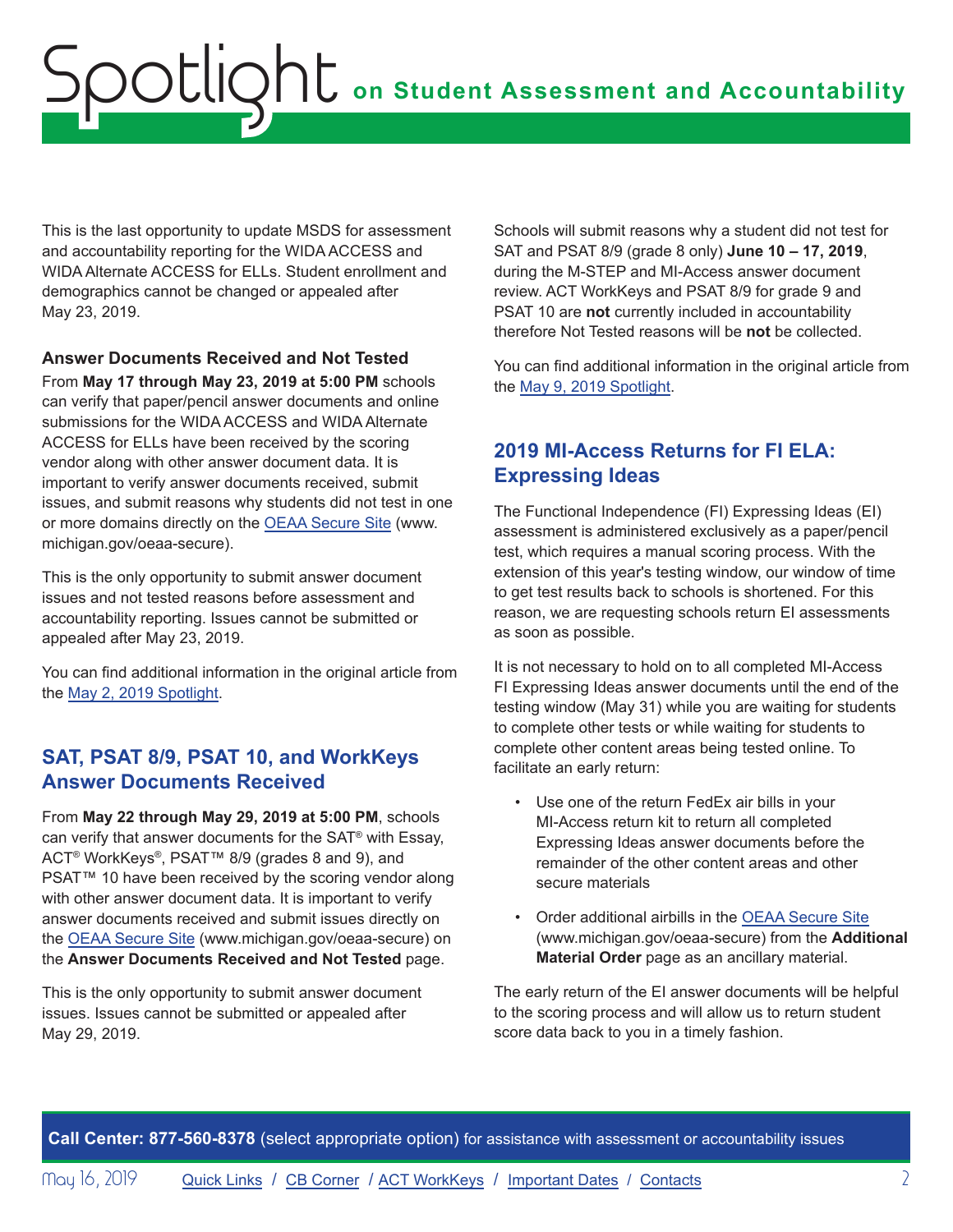## <span id="page-2-0"></span>**MI-Access Testing Window Closing and Material Returns**

The MI-Access testing window closes on **Friday, May 31, 2019**.

### **Paper/Pencil:**

- All testing must be administered by the end of the school day **Friday, May 31, 2019**.
- Material return instructions are listed in both Test Administration Manuals found on the **Current Administration** section of the [MI-Access web page](http://www.michigan.gov/mi-access) (www.michigan.gov/mi-access).
- All testing materials (FI, SI, and P) must be shipped by **June 4, 2019** to avoid possible late fees.
- Schools have been provided return kits with their materials to facilitate direct returns. Check your inventory now to ensure you have the needed return materials.
- **Important Return Note:** For students assessed with Functional Independence (FI) ELA: Expressing Ideas (EI) we recommend returning these as soon as possible to allow adequate time for the manual process of scoring the student responses. It is not necessary to hold onto these tests for all other testing to be completed. The early return of the EI tests will help facilitate the timely processing of data for final reports.

### **Online – Functional Independence (FI):**

- **Reminder:** Students taking FI ELA: Accessing Print and Using Language online must also complete the FI ELA: Expressing Ideas assessment, which is exclusively a paper/pencil assessment.
- All online testing must be completed and submitted by **4:00 PM on May 31, 2019**.
- DRC will mark all "In Progress" tests as complete and send them for scoring after 4:00 PM on May 31, 2019.

• Schools must clear the Testing Site Manager (TSM) once all testing is completed. For details on how to perform this task, see the [Technology User Guide](https://mi.drcedirect.com/Documents/Unsecure/Doc.aspx?id=27830d03-3cb2-459f-8843-40dd48d81b1a) available on [eDIRECT](https://mi.drcedirect.com) (https://mi.drcedirect.com) under **All Applications** → **General Directions** → **Documents**. Select **District Technology Coordinator** under the Audience drop-down menu.

### **Supported Independence (SI) and Participation (P):**

**Friday, May 31, 2019 at 4:00 PM** is the last day to administer any MI-Access assessment and to enter all Supported Independence and Participation scores.

#### **Here are some important items to remember for MI-Access P/SI assessments:**

- **All** P/SI student scores must be entered in online answer documents by **May 31, 2019 at 4:00 PM**.
- The link to the [P/SI Score Entry](https://surveysdrc.com/mi/mi2019/logon.aspx) may be accessed:
	- on the [MI-Access web page](http://www.michigan.gov/mi-access) (www.michigan. gov/mi-access) under the **Current Assessment Administration** section
	- in the Participation and Supported Independece Test Administration Manual
	- on the Welcome Page of eDIRECT (https://mi.drcedirect.com)

### **Student Suspension and Expulsion Data Coming Soon to Parent Dashboard**

A new graph will be added to the Parent Dashboard in the coming weeks. The graph will show the number of students suspended or expelled for a selected school, similar schools, and the state. Schools will have a chance to view this information during a two-week preview period before it is made public.

### *(Continued on next page)*

**Call Center: 877-560-8378** (select appropriate option) for assistance with assessment or accountability issues

May 16, 2019 **[Quick Links](#page-0-0) / [CB Corner](#page-4-1) / [ACT WorkKeys](#page-5-1) / [Important Dates](#page-6-1) / [Contacts](#page-7-1)** 3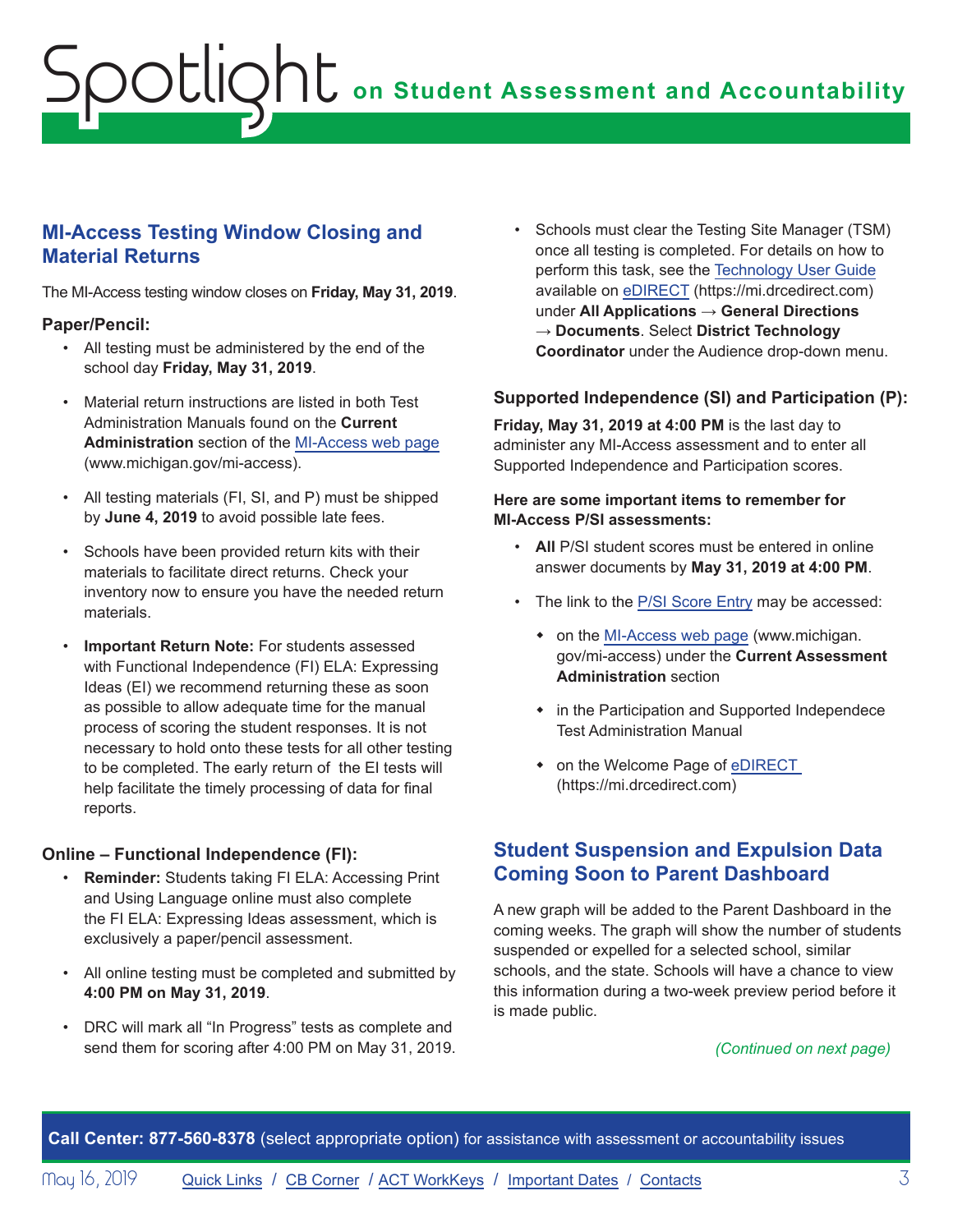### **Graph Details:**

- Numbers reflect the number of unique students suspended or expelled – students are only counted once in the metric, regardless of the number of discipline incidences they may have.
- Both in-school and out-of-school suspension types are included along with expulsions
- The state average reflects all charter and traditional schools, including those which reported zero suspensions and expulsions

When the preview window opens, users with MI School Data accounts may access this information by logging in to [MI School Data](https://www.mischooldata.org/) (www. mischooldata.org) and navigating to the Parent Dashboard.

Once on a school's dashboard, click on **Student Data**, **Behavior**, and then **Suspension and Expulsion** in the left-hand menu.



The Center for Educational Performance and Information (CEPI) and the Michigan Department of Education (MDE) will soon announce more details regarding the preview window.

**Call Center: 877-560-8378** (select appropriate option) for assistance with assessment or accountability issues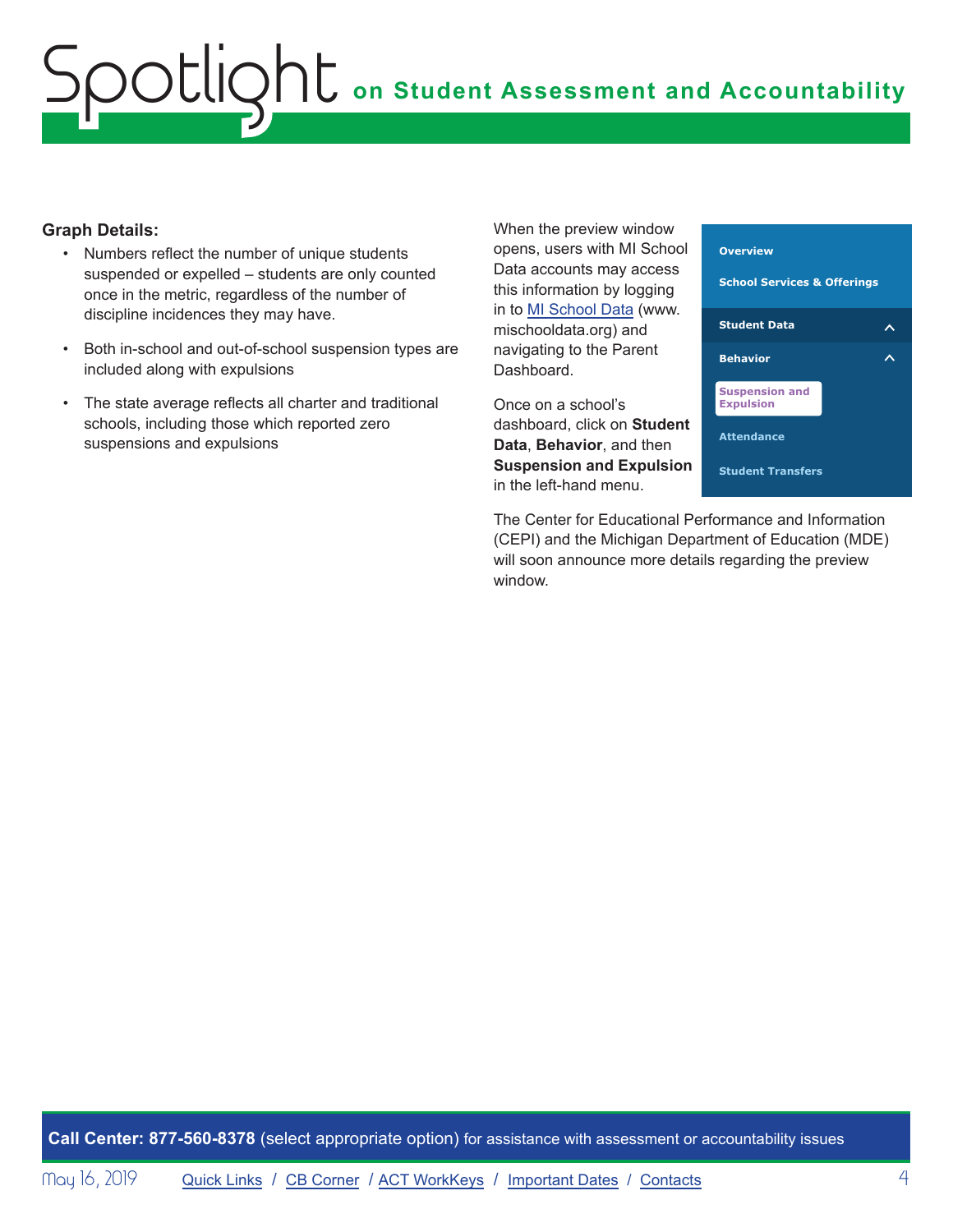# <span id="page-4-1"></span>College Board Corner

<span id="page-4-0"></span>Spotlight

 *Information on SAT*™*, PSAT 8/9*™*, and PSAT10*™ *provided by the College Board*

### **Questions about Spring PSAT 8/9, PSAT 10, or SAT?**

- call the Michigan Educator Hotline: 866-870-3127 (select Option 1)
- email [michiganadministratorsupport@](mailto:michiganadministratorsupport%40collegeboard.org?subject=) [collegeboard.org](mailto:michiganadministratorsupport%40collegeboard.org?subject=)

## **Remails about MP3 Streaming 3 and School Testing Calendar**

Services for Students with Disabilities (SSD) coordinators may have received a recent email regarding the change of MP3 audio accommodations from physical flash drives to a streaming application. No action is required at this time for Spring 2020 testing. More information will be available this fall for Spring 2020 testing.

In a few weeks, SSD coordinators may also receive an email from the SSD department with end-of-theyear reminders, including updating your school's testing calendar. Although the Michigan Department of Education (MDE) is providing the SAT to your students on a school day, some students may also choose to register for a national administration of the SAT at their own expense. For national testing, most students will test in a weekend test center. These test centers are normally housed in high schools or colleges that applied to the College Board and were approved for weekend testing. Many accommodations, including extra breaks, use of a calculator, and more, can be provided in a weekend test center. However, students who have certain accommodations, such as 100% extended time, MP3 audio, assistive technology–compatible (ATC),

braille, or large font greater than 20 point, will test in their school due to their special testing needs. This is referred to as "school-based testing." This means your school, even if you have not signed up to be a national test center, may have students looking to test there. The primary SSD coordinator of a school serves as the contact for the College Board and students who require school-based testing.

To support this process, we ask that each primary SSD coordinator fill out their SSD School Testing Calendar online, which is accessible on the [SSD Online](https://accommodations.collegeboard.org/ssd-online)  [Dashboard](https://accommodations.collegeboard.org/ssd-online) (https://accommodations.collegeboard. org/ssd-online). It allows you to notify us if there are administrations for which you will not be able to provide school-based testing for students. Therefore, the testing calendar in SSD Online is for SAT only. For schools only testing PSAT, this can be updated, but note it **is not related to state testing in anyway**.

The decision to support this administration is completely at the discretion of the school. Neither the College Board nor the MDE requires you to participate, nor does it have an impact on the state-provided spring testing. To see the students at your school who have registered for a national administration, the SSD coordinator can log in to the SSD Online system. If you decide not to support the national testing for your students who need it, College Board will work with students directly to find another available school in the area.

### **Score Release**

See the [May 9, 2019 Spotlight](https://www.michigan.gov/documents/mde/Spotlight_5-9-19_654743_7.pdf) (www.michigan.gov./ mde-spotlight) for dates and information on score release for students and educators for the SAT with Essay, PSAT 10, and PSAT 8/9.

**Call Center: 877-560-8378** (select appropriate option) for assistance with assessment or accountability issues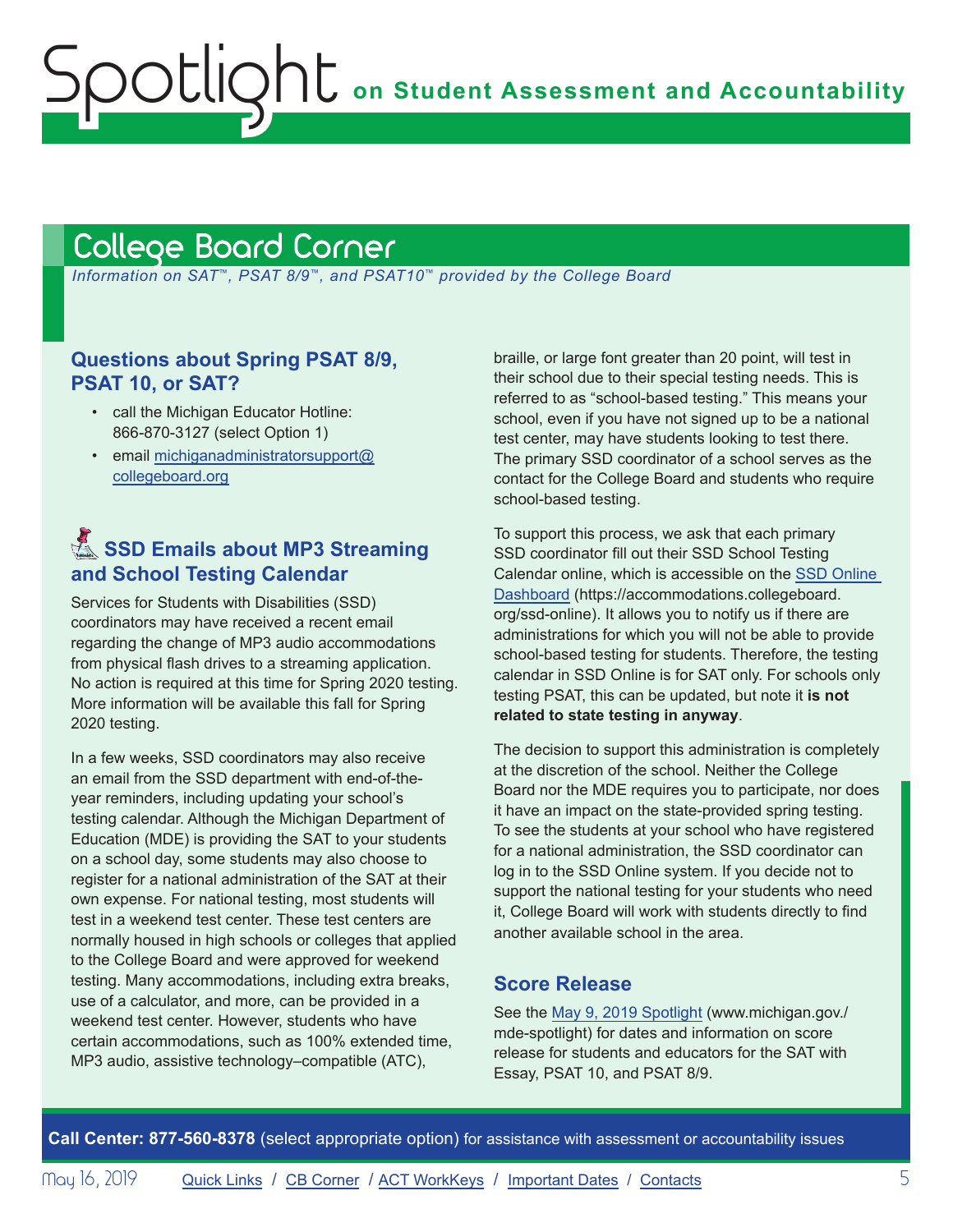<span id="page-5-1"></span><span id="page-5-0"></span>

Information on ACT WorkKeys<sup>®</sup> provided by the ACT®.

## Reminders **Verification of Answer Documents Received and Not Tested Students**

The Michigan Department of Education's (MDE) answer document verification process on the OEAA Secure Site provides a way for schools to verify that all answer documents have been received and processed by ACT. The window to review and report missing WorkKeys answer documents is **May 22 - 29, 2019**. Refer to the **SAT, WorkKeys, PSAT 8/9, and PSAT 10 Answer Documents Received** article on page 2 of the [May 9,](https://www.michigan.gov/documents/mde/Spotlight_5-9-19_654743_7.pdf)  [2019 Spotlight](https://www.michigan.gov/documents/mde/Spotlight_5-9-19_654743_7.pdf) (www.michigan.gov/mde-spotlight) for more information.

## **Score Reports and National Career Readiness Certificates**

School and student-level paper reports will be mailed to the test coordinator and are due to arrive no later than **August 9, 2019**. Refer to the [May 2, 2019 Spotlight](https://www.michigan.gov/documents/mde/Spotlight_5-2-19_654086_7.pdf)  [Newsletter](https://www.michigan.gov/documents/mde/Spotlight_5-2-19_654086_7.pdf) (www.michigan.gov/mde-spotlight) for more

information about the reports you'll receive, the ACT WorkKeys National Career Readiness Certificates®, and student's access to [myworkkeys.com.](http://www.myworkkeys.com)

### **Contacting ACT**

If you have questions, you may:

- 1. contact ACT via the [Contact Us web page](http://www.act.org/aap/state/contact.html) (<www.act.org/aap/state/contact.html>)
- 2. call ACT at 800-553-6244, 9:30 AM 6:00 PM ET
	- standard time: ext. 2800
	- accommodations: ext. 1788

#### *(Continued on next page)*

**Call Center: 877-560-8378** (select appropriate option) for assistance with assessment or accountability issues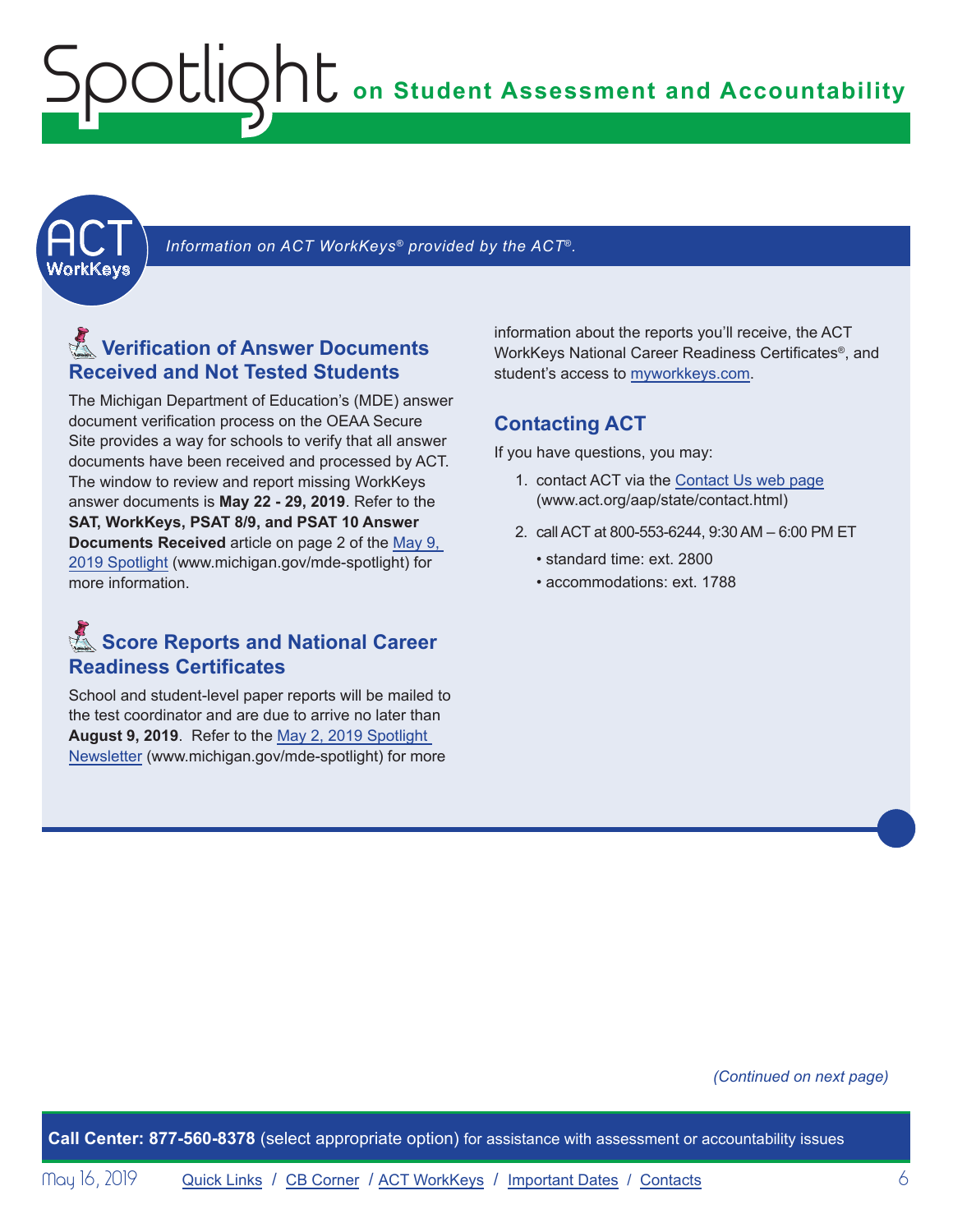# <span id="page-6-1"></span><span id="page-6-0"></span>**Important Dates**

# **Approaching Deadlines!**

### **Friday, May 17, 2019**

- Supports and Accommodations Differences Survey **Closes**
- **Deadline** to administer paper/pencil **M-STEP** assessments (grades 3, 4, 6, and 7)

### **Wednesday, May 22, 2019**

• **M-STEP** grades 3, 4, 6, and 7 Return of Materials **DEADLINE**

### **Thursday, May 23, 2019**

• **WIDA ACCESS and Alternate ACCESS** Accountable Students Enrolled and Demographics window **CLOSES**

# **Coming Next Week . . .**

### **May 17 – 23, 2019**

• **WIDA** Submitted Issues for Answer Documents, Answer Documents Received, and Students Not **Tested** 

# **May 2019**

### **MI-Access**

#### **Now – May 28, 2019 at noon**

• **MI-Access** Additional Materials Order window for standard and accommodated materials

#### **Now – May 31, 2019**

• **MI-Access** Testing window – all grades

### **M-STEP**

#### **Now – May 31, 2019**

• **M-STEP** Online Testing Window – grades 3, 4, 6, and 7

## **Early Literacy and Mathematics**

### **Now – May 31, 2019**

• **Early Literacy and Mathematics Benchmark Assessments (K-2)** Testing window

## **M-STEP, MI-Access, Early Literacy and Mathematics**

### **Now – May 30, 2019:**

• Off-Site Test Administration request window for individual students, such as homebound or students expelled with services, for **M-STEP, MI-Access,**  and **Early Literacy and Mathematics Benchmark Assessments**

## **M-STEP, MI-Access, SAT, and PSAT 8/9**

### **Now - June 17, 2019**

• Accountable Students Enrolled and Demographics window for the **Spring 2019 Test Period** (i.e. **M-STEP, MI-Access, SAT, PSAT 8/9**)

## **M-STEP, SAT, WorkKeys, PSAT 8/9, and PSAT 10**

#### **May 22 - May 29, 2019**

• Answer Document Verification Window for **SAT, WorkKeys, PSAT 8/9, and PSAT 10**

**Call Center: 877-560-8378** (select appropriate option) for assistance with assessment or accountability issues

May 16, 2019 [Quick Links](#page-0-0) / [CB Corner](#page-4-1) / [ACT WorkKeys](#page-5-1) / [Important Dates](#page-6-1) / [Contacts](#page-7-1) 7